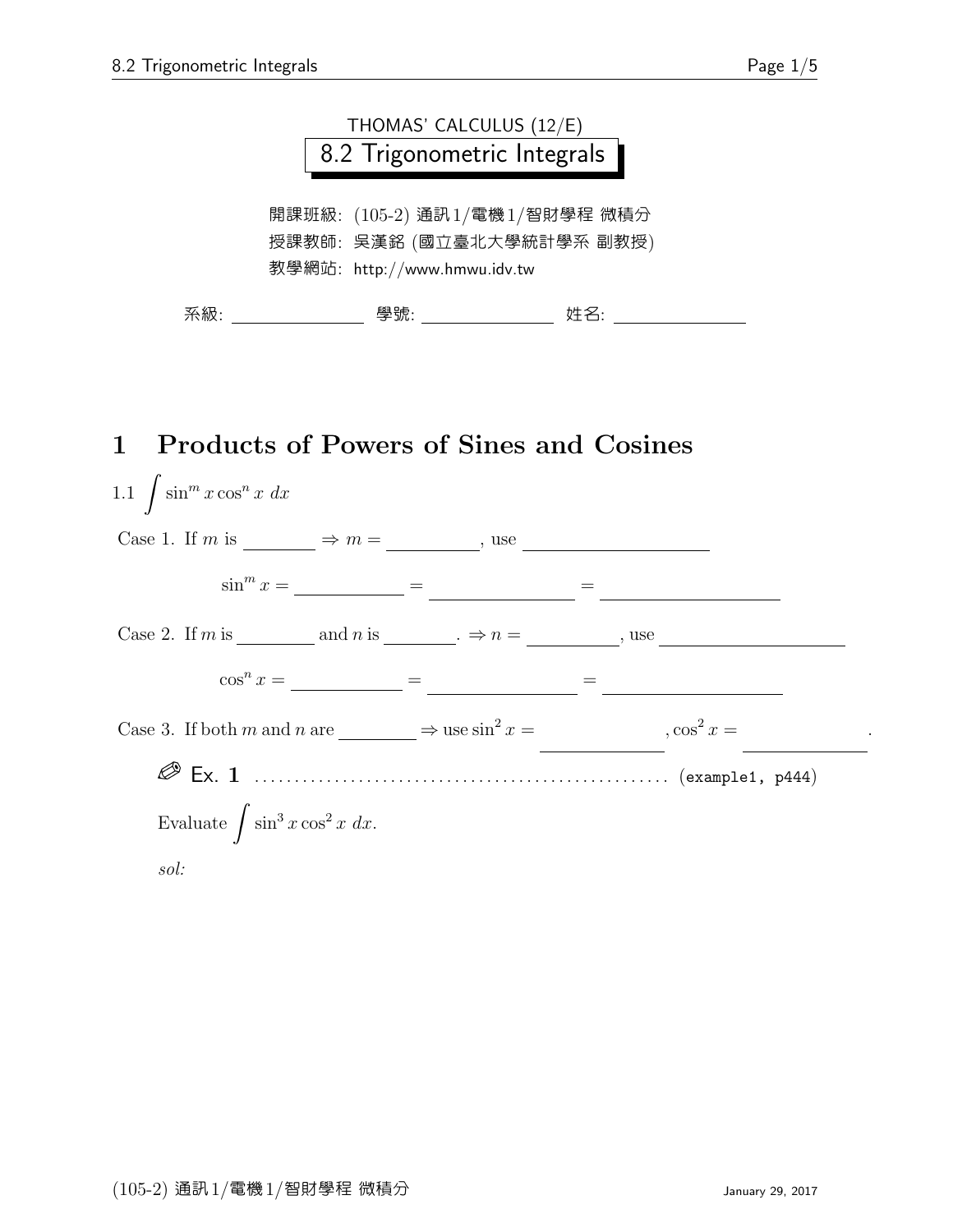Ex. 2 . . . . . . . . . . . . . . . . . . . . . . . . . . . . . . . . . . . . . . . . . . . . . . . . . . . . (example2, p445) Evaluate  $\int \cos^5 x \ dx$ . sol:

 Ex. 3 . . . . . . . . . . . . . . . . . . . . . . . . . . . . . . . . . . . . . . . . . . . . . . . . . . . . (example3, p445) Evaluate  $\int \sin^2 x \cos^4 x \ dx$ . sol:

#### 2 Eliminating Square Roots

2.1 Use  $\cos^2\theta =$ 

 Ex. 4 . . . . . . . . . . . . . . . . . . . . . . . . . . . . . . . . . . . . . . . . . . . . . . . . . . . . (example4, p446) Evaluate  $\int^{\pi/4}$ 0 √  $1 + \cos 4x \, dx$ . sol: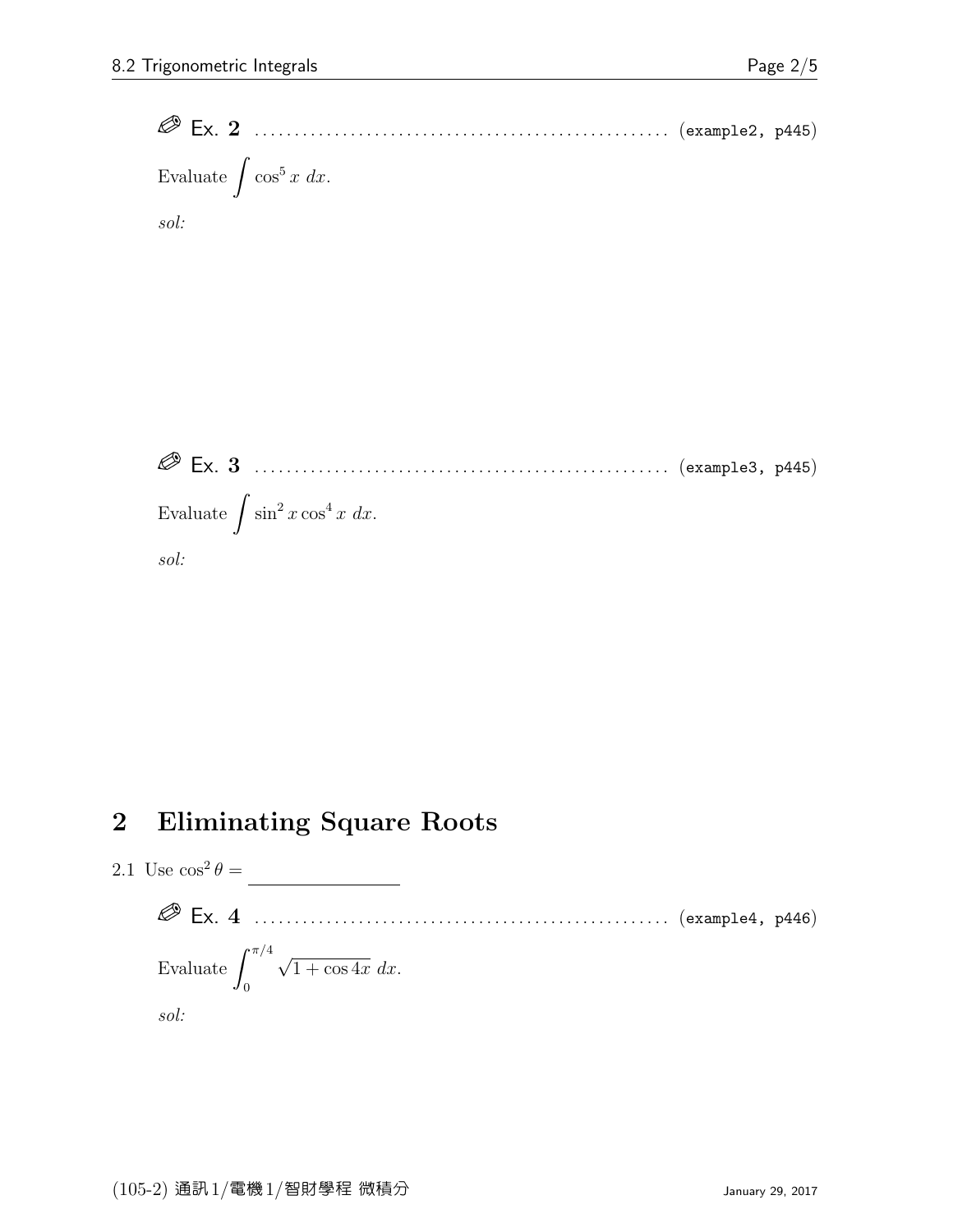#### 3 Integrals of Powers of  $\tan x$  and  $\sec x$

3.1 Use  $\tan^2 x =$ 

3.2 Use  $\sec^2 x = \underline{\hspace{2cm}}$ 

 Ex. 5 . . . . . . . . . . . . . . . . . . . . . . . . . . . . . . . . . . . . . . . . . . . . . . . . . . . . (example5, p446) Evaluate  $\int \tan^4 x \ dx$ .

sol:

 Ex. 6 . . . . . . . . . . . . . . . . . . . . . . . . . . . . . . . . . . . . . . . . . . . . . . . . . . . . (example6, p447) Evaluate  $\int \sec^3 x \ dx$ . sol: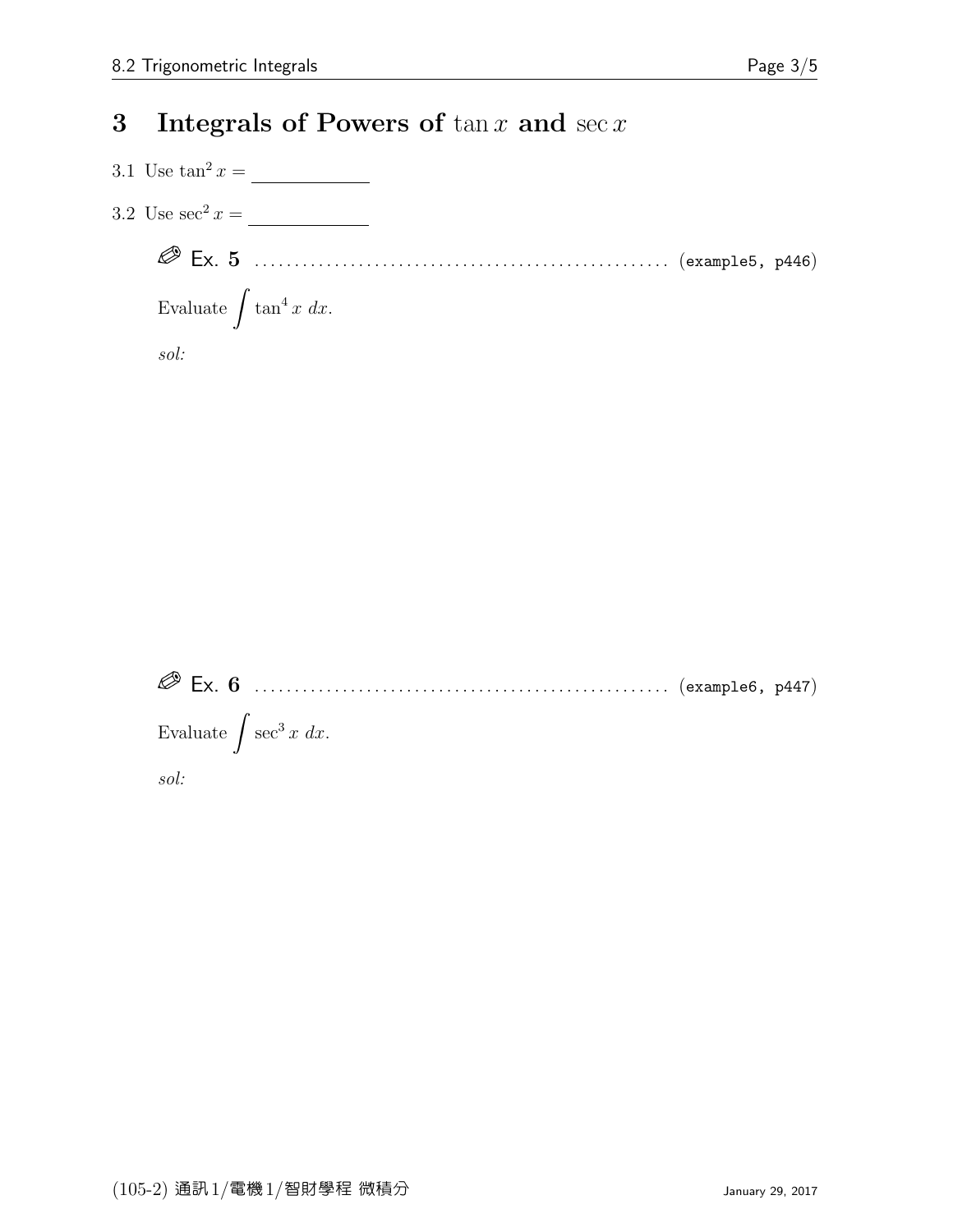## 4 Products of Sine and Cosines

| 4.1 $\sin mx \sin nx =$                |  |  |
|----------------------------------------|--|--|
| 4.2 $\sin mx \cos nx =$                |  |  |
| 4.3 $\cos mx \cos nx =$                |  |  |
|                                        |  |  |
| Evaluate $\int \sin 3x \cos 5x \ dx$ . |  |  |
| $\mathfrak{sol}$ :                     |  |  |